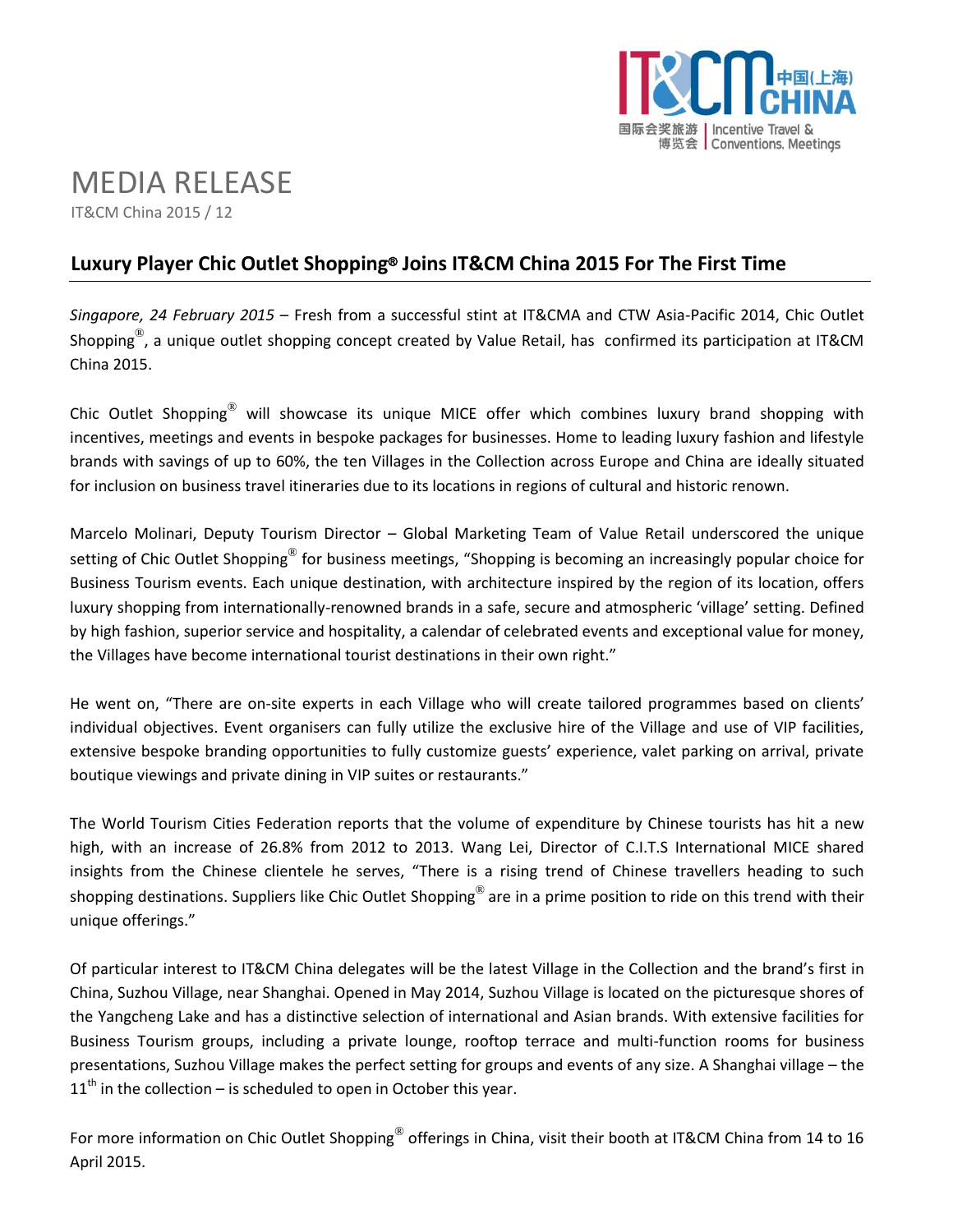# **ABOUT IT&CM CHINA 2015**

IT&CM China 2015 will be held from April 14 to 16 at Shanghai Exhibition & Convention Center of International Sourcing. This is the 9<sup>th</sup> instalment of the international MICE event that seeks to "Promote China to the World and the World to China". The 2015 event expects an attendance of 3,000 MICE professionals from sectors including DMCs, PCOs, corporate travel and associations, some 400 hosted delegates, over 10,000 business appointments as well as over 60 business, education and networking sessions.

The event is organised by TTG Events, a business group of TTG Asia Media, CITS International M.I.C.E – a whollyowned subsidiary of CITS (China International Travel Service) and MP International. It has the support of Shanghai Municipal Tourism Administration (**SMTA**), Shanghai Convention & Exhibition Industries Association (**SCEIA**), euromic, International Association of Professional Congress Organisers (**IAPCO**), International Congress & Convention Association (**ICCA**), MICE Committee of CATS, Meeting Professionals International (**MPI**), Outbound Tour Operators Association of India (**OTOAI**), Pacific Asia Travel Association (**PATA**), Society of Incentive Travel Executives (**Site**) China chapter and World PCO Alliance.

Co-located with CTW China – The Leading Corporate Travel Management Conference For China, IT&CM China is proud to be the anchor event of the Shanghai Business Events Week 2015 for the 5<sup>th</sup> year running.

More information is available at www.itcmchina.com.

# **IT&CM CHINA EVENT DESCRIPTION**

### **The Leading International MICE Event In China**

Since 2007, IT&CM China has established itself as China's leading international Meetings, Incentives, Conventions and Exhibitions (MICE) business, education and networking event, dedicated to "Promoting China to the World and the World to China". Bringing together Chinese and International MICE exhibitors and buyers in one dynamic marketplace, IT&CM China is the platform for international and leading Chinese players in the MICE industry to explore business opportunities on all fronts – inbound, outbound and domestic. Delegates to the 3-day event receive the best return on their investment in business, education and networking through structured business appointments, exhibition showcase, seminar sessions, official networking functions and tours. Co-located with CTW China, IT&CM China is part of the IT&CM Events series organised by TTG Events, a business group of TTG Asia Media. This event is co-organised by CITS International M.I.C.E – a wholly-owned subsidiary of CITS (China International Travel Services), and MP International.

### **MEDIA CONTACT**

### **INTERNATIONAL**

**TTG Asia Media Pte Ltd** 1 Science Park Road, #04-07, The Capricorn Singapore Science Park II, Singapore 117528 Tel: (65) 6395 7575 Fax: (65) 6536 0896 Event Website: [www.itcmchina.com](http://www.itcmchina.com/) Event Email: itcmchina@ttgasia.com

**Cheryl Kah (Ms.)** Corporate Digital Marketing Executive Email: cheryl.kah@ttgasia.com

**Eileen Teo (Ms.)** Marketing Executive Email: eileen.teo@ttgasia.com

**Cheryl Tan (Ms.)** Corporate Marketing Manager Email: cheryl.tan@ttgasia.com